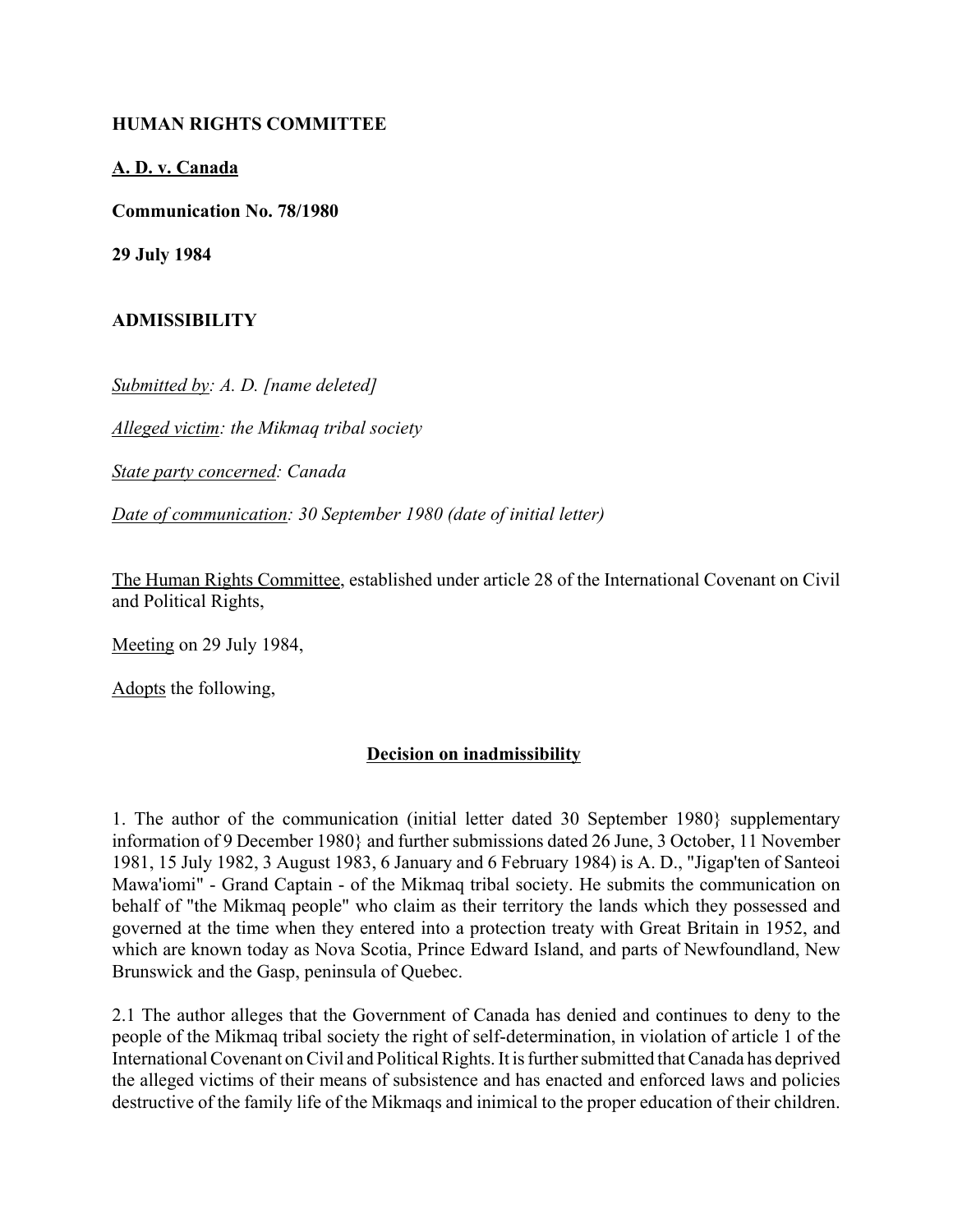2.2 It is stated to be the objective of the communication that the traditional Government of the Mikmaq tribal society be recognized as such and that the Mikmaq nation be recognized as a State.

3. Responding to a request by the Committee for clarification (decision of 29 October 1980) A. D., in a letter dated 9 December 1980, reaffirms that the communication is concerned essentially with the violation of article 1 of the Covenant (... "article 1 is our goal, our vision" ...) and rejects categorically the applicability of article 27 (concerning the rights of persons belonging to minorities). He also submits that he has been authorized by the Grand Council of the Mikmaq people to represent his kinsmen before the Committee. a/

4. By its decision of 9 April 1981, the Human Rights Committee transmitted the communication under rule 91 of the provisional rules of procedure to the State party concerned, requesting information and observations relevant to the question of admissibility of the communication.

5.1 In its submissions, dated 21 July 1981 and 17 May 1982, the State party objects to the admissibility of the communication ratione materiae, on the ground that article 1 of the Covenant cannot affect the territorial integrity of a State, a principle asserted in United Nations declarations such as the 'Declaration on the Granting of Independence to Colonial Countries and Peoples' (General Assembly resolution 1514 (XV) of 14 December 1960), the 'Declaration on Principles of International Law Concerning Friendly Relations and Co-operation among States in accordance with the Charter of the United Nations' (General Assembly resolution 2625 (XXV) of 24 October 1970) and stated in a great number of legal opinions.

5.2 The State party further submits that the communication does not fulfil the requirements of articles 1 and 2 of the Optional Protocol. It is argued that, in the circumstances of the case, A. D. cannot claim either that his own rights have been violated, since according to article 1 (1) of the Covenant the right of self-determination is a collective right, or that he is duly authorized under the relevant provisions of the Optional Protocol to act on behalf of the Mikmaq nation.

5.3 The State party also maintains that the remedy sought in the case, namely the. recognition of statehood, goes beyond the competence of the Committee.

5.4 Referring to allegations advanced by A. D. relating to self-government, education, enfranchising of aboriginal people, property rights, and subsistence, the State party rejects the claims, with one exception, as inadmissible, contending that these issues derive from the principal issue of the communication, the right of self-determination. The exception in this connection related to the situation of Indian women who marry non-Indians and thereby lose their status as Indians. The State party refers to the Indian Act 1970, which provides for limited self-government of the aboriginal peoples to laws and procedures governing their land claims and to the recently amended Canadian constitution, the Constitution Act 1982, which in its Charter of Rights and Freedoms envisages equal protection of the human rights of everyone and in its section 25 contains specific provisions as to the protection of rights and freedoms of the aboriginal peoples of Canada.

5.5 The State party does not consider the issues raised by the author concerning the legal aspects of the relationship between the United Kingdom, the Mikmaq tribe and Canada to be relevant in the present case, since it considers the communication inadmissible on the issue of self-determination.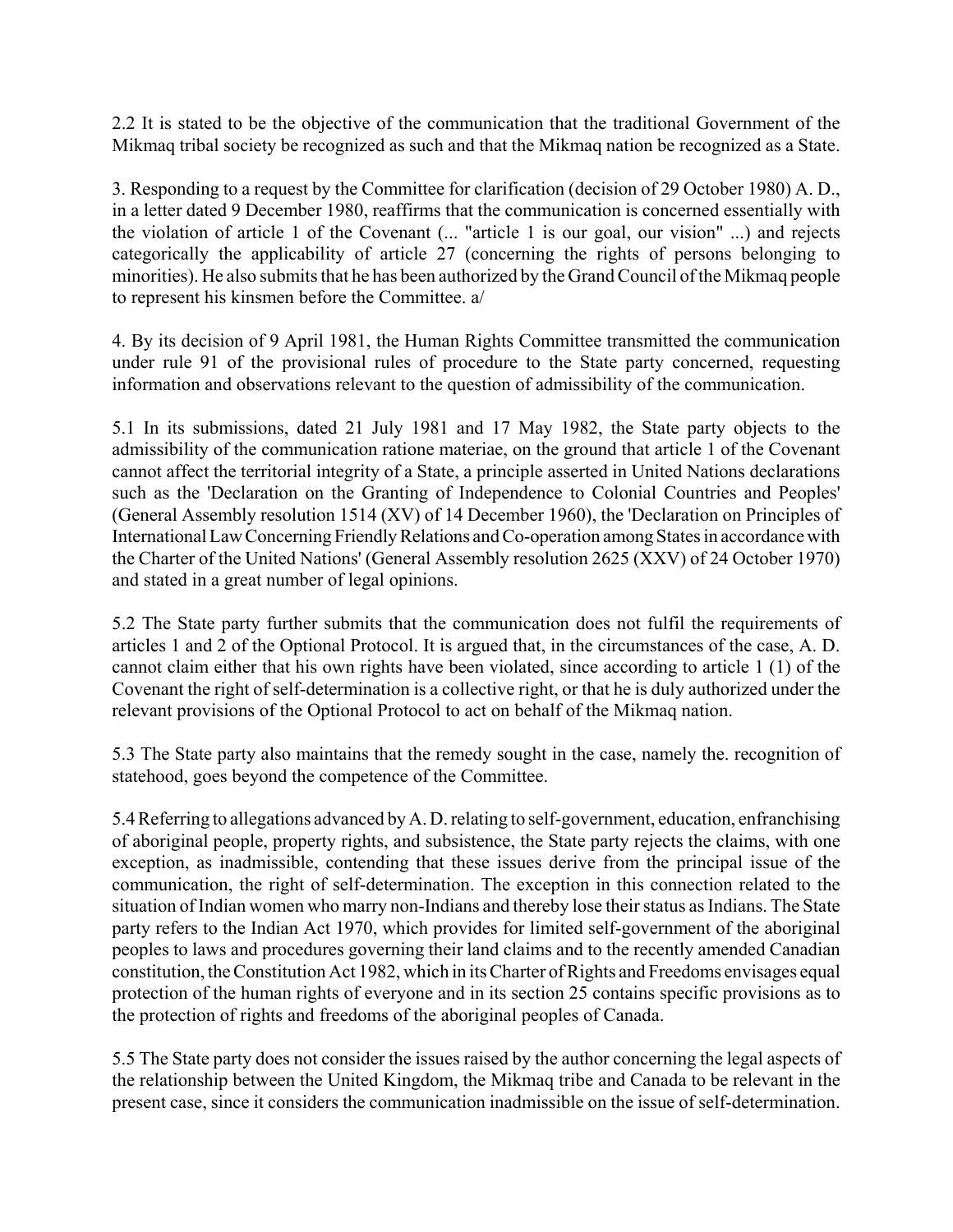6.1 By letters, dated 3 October 1981, 11 November 1981 and 15 July 1982, A. D. submitted his comments to the State party's submissions under rule 91 of the provisional rules of procedure. He refutes the State party's contention that the communication is inadmissible. With regard to the State party's argument based on territorial integrity, he contends that this is inapplicable in the circumstances of the case 'because it assumed a disputed fact, viz. whether the territory of the 'Mikmaq Nationimouw' ever lawfully became part of the territory of Canada'. The author asserts in this connection that the territory never was ceded or surrendered to Great Britain and, therefore, not to Canada.

6.2 A. D. disagrees with the State party's contention that the right of self-determination constitutes only a collective right, citing in substantiation the United Nations study on the Right of Self-Determination,'1980, b/prepared by Mr. Hector Gros-Espiell, Special Rapporteur of the Sub-Commission on Prevention of Discrimination and Protection of Minorities. A. D. submits that this study shows that the Commission on Human Rights has repeatedly invoked self-determination as the right of individuals as much as a right of peoples collectively.

6.3 The author further challenges the validity of the State party's submissions on the substance of "subsidiary violations of human rights", commenting in detail on the issues of self-government, involuntary enfranchisement, education rights, property and human rights issues relating to the Constitution Act, 1982. He suggests, however, that before more evidence is Submitted on these matters, the question of the admissibility of the communication should be decided.

6.4 A. D. finally suggests that the Committee should, if it finds that the present communication calls outside its competence, bring the Mikmaq people's case to the attention of the Economic and Social Council with the recommendation that an advisory opinion be sought from the International Court of Justice.

7.1 Before considering a communication on the merits, the Committee must ascertain whether it fulfils all conditions relating to its admissibility under the Optional Protocol.

7.2 Articles 1 and 2 of the Optional Protocol provide for the competence of the Committee to receive and consider communications from individuals who claim to be victims of a violation of the rights set forth in the Covenant.

7.3 The communication poses in particular the question whether Canada has violated article 1 of the International Covenant on Civil and Political Rights. A.D. claim not to represent a minority within the meaning of article 27, but a people within the meaning of article 1 of the Covenant. In this context he also alleges that the right of parents and families provided for in article 23 in connection with article 18 has been violated, most particularly with regard to the religious education of the children.

7.4 The Committee agreed to clarify first the standing of the author in so far as he claims to represent the Mikmaq tribal society.

7.5 While seeking to clarify the standing of the author, the Committee received a 'communique' dated 1 October 1982 from the Grand Chief of the Grand Council of the 'Mikmaq tribal society, D.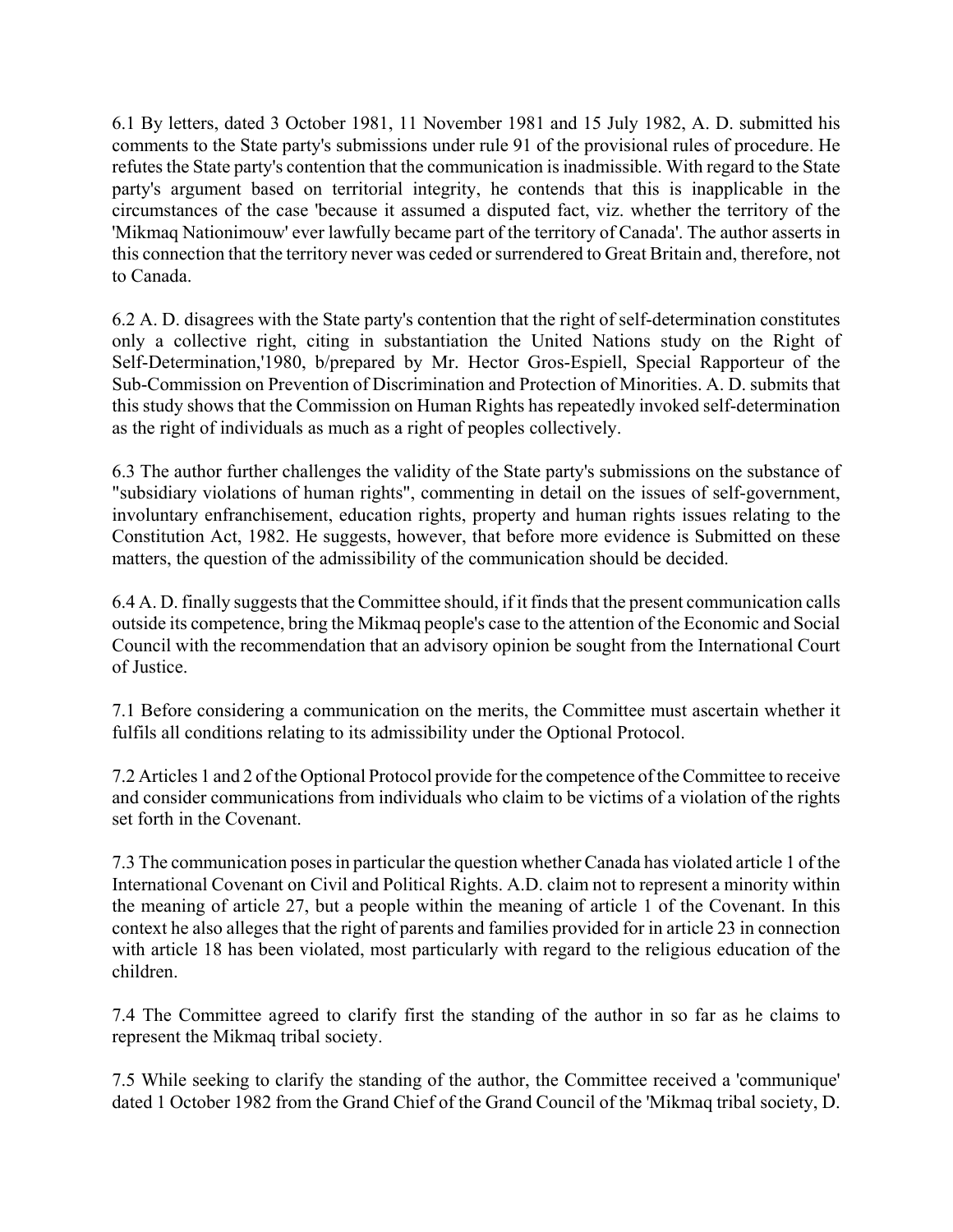M., stating that nobody was authorized to speak on behalf of the Mikmaq nation or on behalf of the Grand Council or the Grand Chief, unless the latter "will give this authority in writing to the person or persons for each separate correspondence". Consequently, the Committee requested the Grand Council of the Mikmaq to comment on or clarify A. D.'s authority to act on behalf of the Mikmaq tribe and to provide the relevant information not later than 1 February 1983. In response, R. B., legal counsel for A. D., informed the Committee by telegram of 31 January 1983 that the Mikmaq Grand Council had reaffirmed the authority of A. D. to pursue communication No. R.19/78 before the Committee and that a document signed to this effect by the Grand Council would be transmitted by registered mail.

7.6 Six months later, on 3 August 1983, a letter mandating the legal counsel of A. D., Mr. R. B., to represent the Grand Council was received. This 'Commission' was signed by the author of the communication himself and by the Assistant Grand Chief. The content of the 'Commission' shows clearly that it is not the Grand Council in its legal entity which authorizes A. D. to act but that it is the author himself who confirms his self-authorization.

7.7 Later submissions of the author dated 6 January and 6 February 1984 referred to the substance of his complaints without providing evidence on his standing in the case of the Mikmaq people

8.1 Before considering any claims contained in a communication, the Human Rights Committee shall, in accordance with rule 87 of its provisional rules of procedure decide whether or not it is admissible under the Optional Protocol to the Covenant.

8.2 The Human Rights Committee observes that the author has not proven that he is authorized to act as a representative on behalf of the Mikmaq tribal society. In, addition, the author has failed to advance any pertinent facts supporting his claim that he is personally a victim of a violation of any rights contained in the Covenant.

9. The Human Rights Committee therefore decides:

The communication is inadmissible.

Notes

a/ The author states that the Grand Council, whose members are the Grand Chief, the Grand Captain and the Assistant Grand Chief, constitutes 'the traditional Government of the Mikmaq tribal society".

b/ Document E/CN.4/Sub.2/405/Rev.1.

# **APPENDIX**

# **Individual opinion**

Mr. Roger Errera, member of the Human Rights Committee, submits the following individual